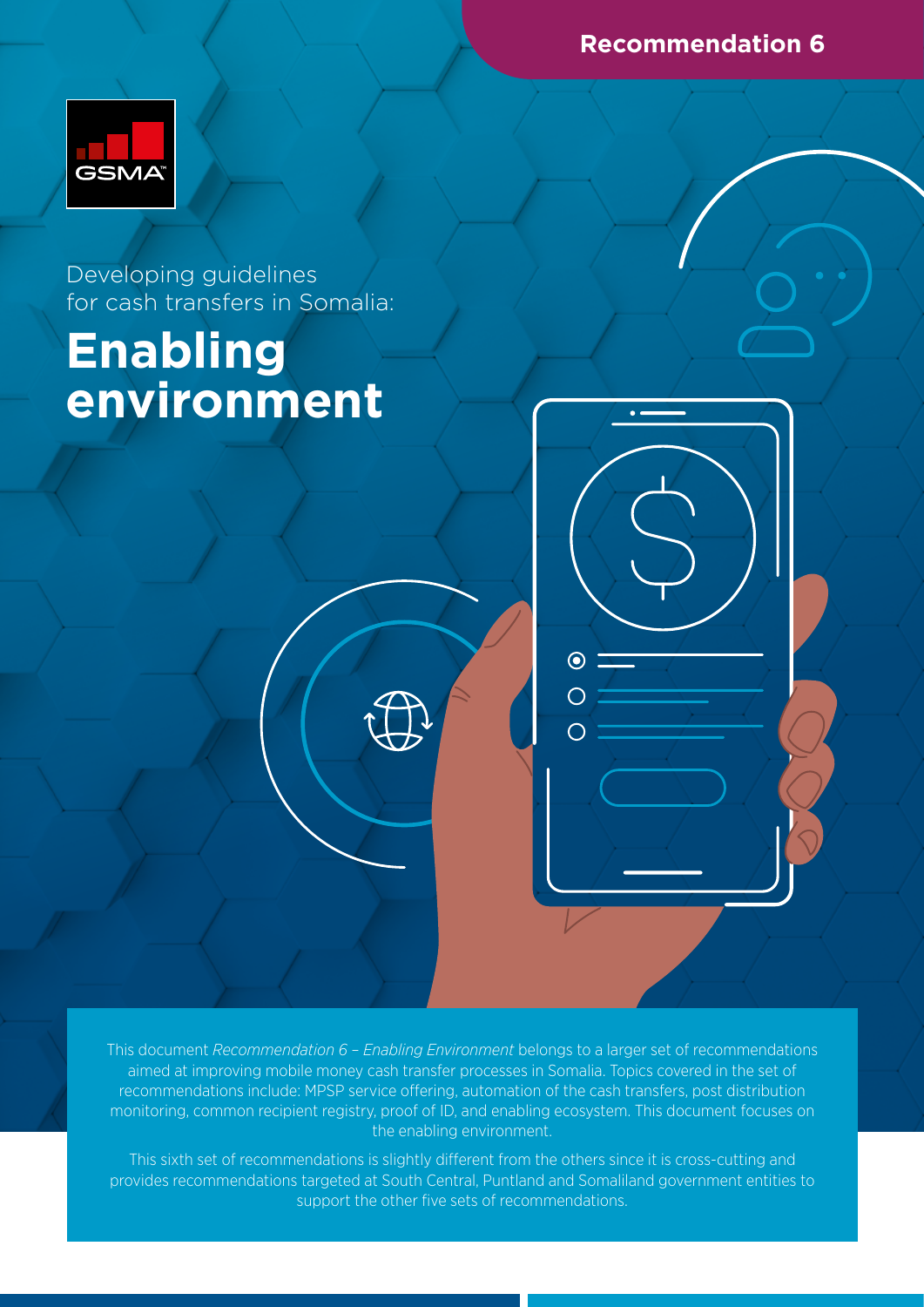

The GSMA represents the interests of mobile operators worldwide, uniting more than 750 operators with almost 400 companies in the broader mobile ecosystem, including handset and device makers, software companies, equipment providers and internet companies, as well as organisations in adjacent industry sectors. The GSMA also produces the industry-leading MWC events held annually in [Barcelona](https://www.mwcbarcelona.com), [Los Angeles](https://www.mwclosangeles.com/home1/) and [Shanghai](https://www.mwcshanghai.com), as well as the [Mobile 360 Series](https://www.mobile360series.com) of regional conferences.

For more information, please visit the GSMA corporate website at [www.gsma.com](https://www.gsma.com)

Follow the GSMA on Twitter: [@GSMA](https://twitter.com/gsma)



The Somalia Cash Working Group (CWG) leads the inter-sectoral cash coordination mechanism and aims to improve the coordination of cash assistance, quality of implementation of cash assistance monitoring, evaluation and learning. It is co-chaired by the World Food Programme and Concern Worldwide/Somali Cash Consortium. The Financial Service Provider (FSP) workstream's objective is improving the systems and processes of humanitarian mobile money cash transfers in Somalia, benefiting programme participants by working with implementing agencies, mobile network operators, private sector and learning partners. The GSMA M4H has supported the FSP's work since 2020.

Further information on the Somalia CWG can be found here: [www.humanitarianresponse.info/en/operations/somalia/](https://www.humanitarianresponse.info/en/operations/somalia/cash-activities) [cash-activities](https://www.humanitarianresponse.info/en/operations/somalia/cash-activities)

### GSMA Mobile for Humanitarian Innovation

The GSMA Mobile for Humanitarian Innovation programme works to accelerate the delivery and impact of digital humanitarian assistance. This will be achieved by building a learning and research agenda to inform the future of digital humanitarian response, catalysing partnerships and innovation for new digital humanitarian services, advocating for enabling policy environments, monitoring and evaluating performance, disseminating insights and profiling achievements. The programme is supported by the UK Foreign, Commonwealth & Development Office.

Learn more at [www.gsma.com/m4h](https://www.gsma.com/mobilefordevelopment/mobile-for-humanitarian-innovation/) or contact us at [m4h@gsma.com](mailto:m4h%40gsma.com?subject=) 

Follow GSMA Mobile for Development on Twitter: [@GSMAm4d](https://twitter.com/GSMAm4d)



This material has been funded by UK aid from the UK government; however, the views expressed do not necessarily reflect the UK Government's official policies.



#### **Altai Consulting partnered with Tusmo in Somalia GSMA Mobile for Humanitarian Innovation Programme Contributors**

Jaki Mebur, Market Engagement Manager Belinda Baah, Insights Manager Ken Okong'o, Senior Policy and Advocacy Manager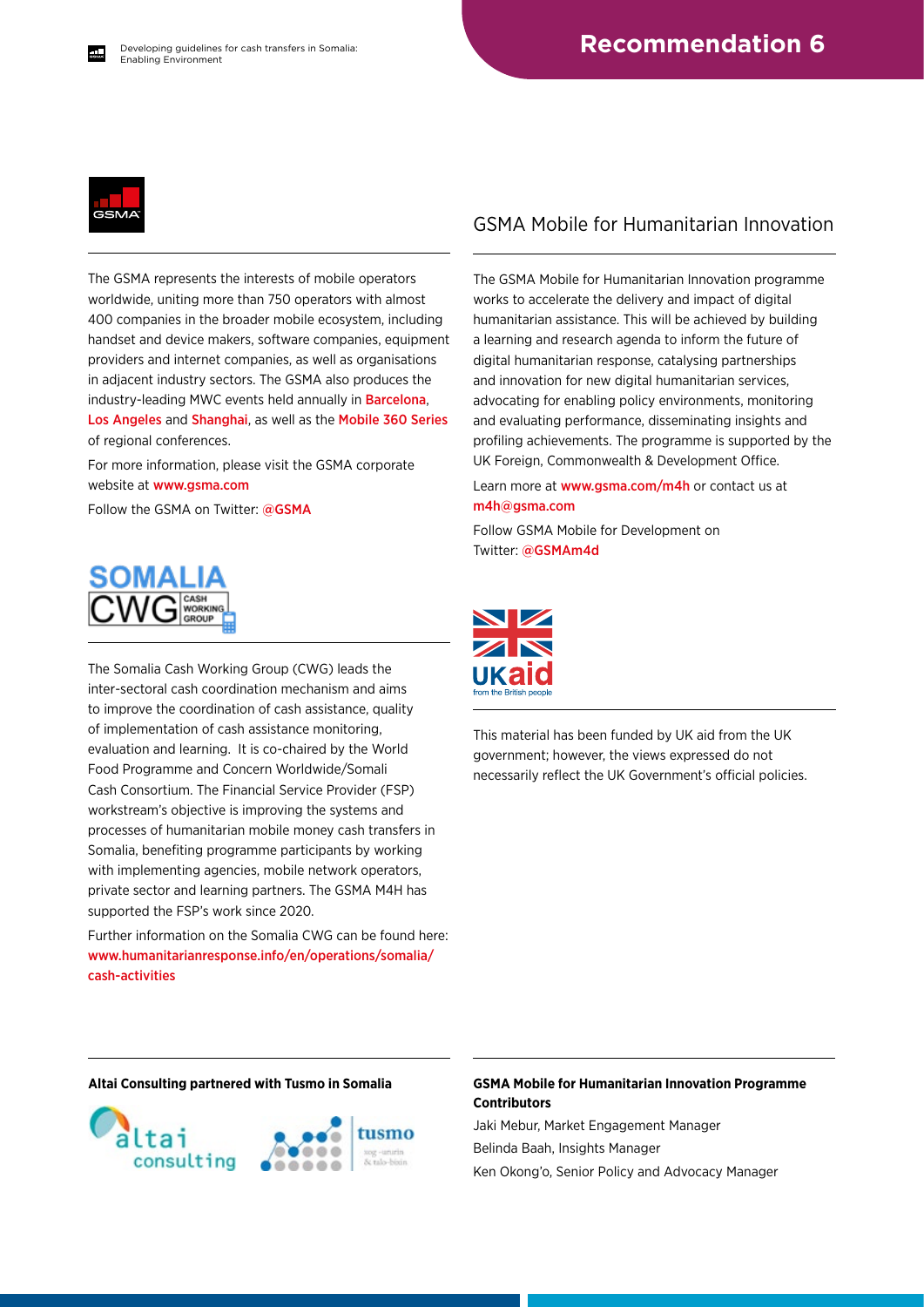## 1 Current state

## Mobile Payment Service Providers (MPSPs)

The ICT mobile money landscape in Somalia is divided across several MPSPs:

It is dominated by the Hormuud conglomerate, which includes the MPSPs Hormuud in South-Central, Gollis in Puntland and Telesom in Somaliland. The three MPSPs have a partnership with the Salaam Bank, which allows the MPSPs to expand the range of mobile money services through platforms EVC Plus in South-Central, Sahal in Puntland and ZAAD in Somaliland.

The Dahabshiil conglomerate is Hormuud's biggest competitor. Dahabshiil bank partnered with Somtel, which provides mobile money services through its platform e-Dahab. Somtel operates across the three Somali regions.

NationLink was one of the pioneers but it is losing market share. It provides mobile money services through its platform E-Maal. It operates solely in South-Central Somalia.

#### Figure 1



**MPSP Landscape**

Most INGOs/agencies work with the Hormuud conglomerate because of their wide geographic reach and market share. They all offer similar services to both INGOs/agencies and individual customers.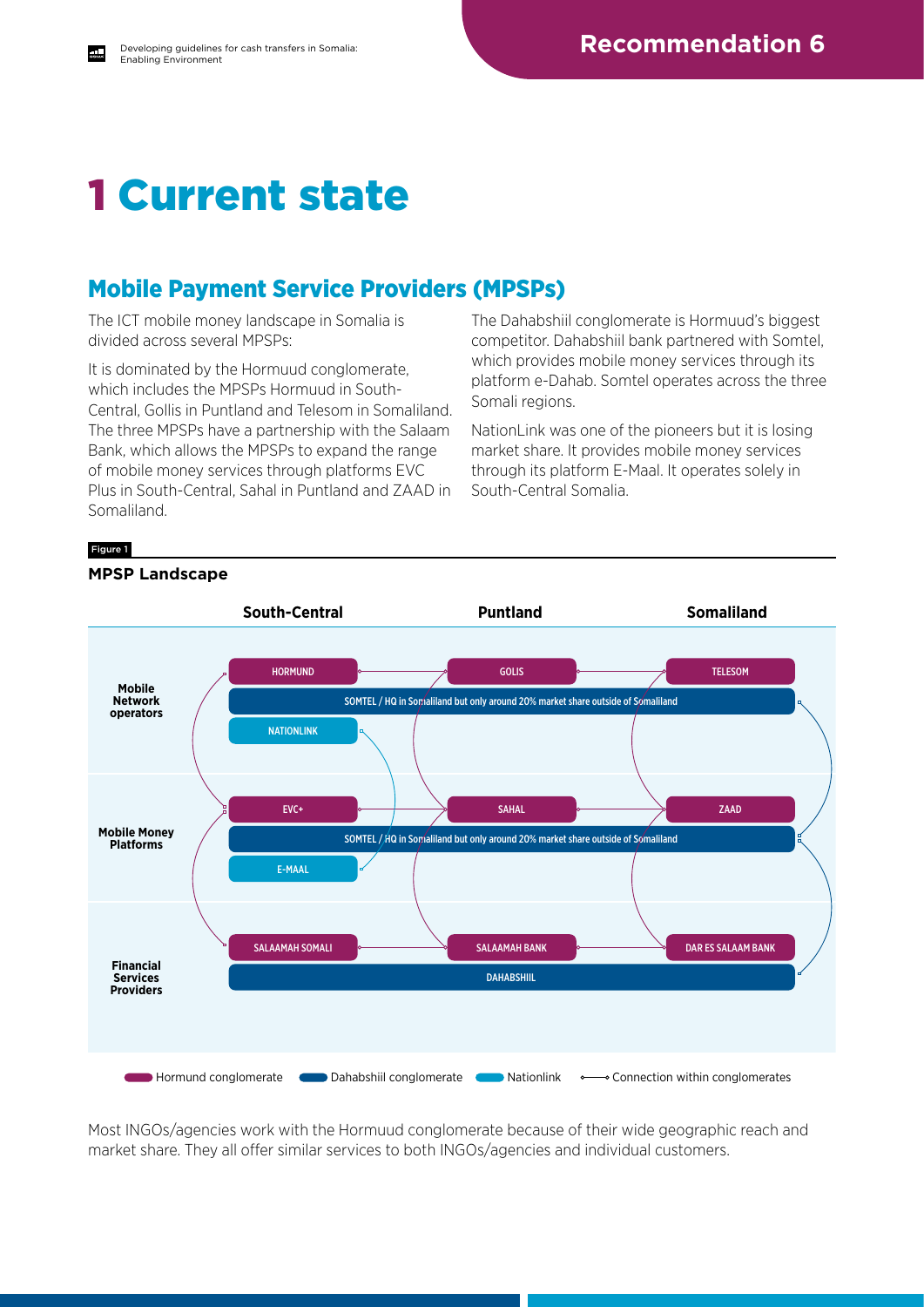## Existing policies and regulations

#### **Financial institutions and mobile money**

As described in more detail in the annexed policy and regulatory analysis document, several regulations have been developed to support the mobile money ecosystem, including:

- National Communications Act (2017) in South-Central and the Somaliland Telecommunications Law (2011) in Somaliland, which aim to create an environment conducive to investment in the sector, infrastructural development and more efficient service delivery;
- Mobile Money Regulation (2019) in South-Central which acts as the main regulatory document for the mobile money sector. A similar regulation is being developed in Somaliland and aims to be

passed by the Somaliland Cabinet before 2021. Currently, a set of mobile money guidelines have been developed in Somaliland;

• Anti-Money Laundering and Countering the Financing of Terrorism (AML/CFT) Act, passed in 2016 in South-Central and in 2019 in Somaliland.

Puntland is in the process of developing its own regulations but is very much reliant on Mogadishu's regulations for the time being. While Somalia fares well in terms of existing regulations overall, the enforcement of these regulations is lagging. Poor implementation has led to 'self-regulation' by the MPSPs.

### **Identification**

The three regions differ in terms of the status of their national ID system. Somaliland is the most advanced in that a national ID system exists with biometric identification through iris scanning. However, in practice, not all residents have an ID card, particularly those in remote areas, due to the associated cost, access to government institutions and requirement of providing a birth certificate at registration. Similarly, in Puntland, a state ID system exists, but is expensive and is only provided by municipalities in the major towns. Less people therefore own an ID card in Puntland than in Somaliland. South-Central is the least advanced region in terms of an ID system. No official ID system exists. The system is however under development with support from the World Bank through SCALED UP (Somalia Capacity Advancement, Livelihoods and Entrepreneurship, through Digital Uplift Project).

### Registration criteria

Mobile money registration criteria depend on each MPSP:

- **EVC Plus (Hormuud):** registration criteria depend on the type of account. For a normal account, no ID is required, and a phone number is enough. For an upgraded account (\$700 limit), an ID is required. These registration criteria are not compliant with international standards.<sup>1</sup>
- **ZAAD (Telesom) and Sahal (Gollis):** to open a normal mobile money account, the user must have a SIM card registered to their name. The name provided for the mobile money account must be

similar to the one associated with the SIM card, the user must fill in an electronic registration form (including full four names, mother's name, date and place of birth and residence), and provide a photo and valid identity document (passport, driver's license or national/state ID). In case the person does not have a valid ID, they must be referred by a local chief or well-known businessperson. This process is mostly compliant with international standards.

International standards refer to those described in the ISO 12812 series of standards and technical specifications, see https://www.iso.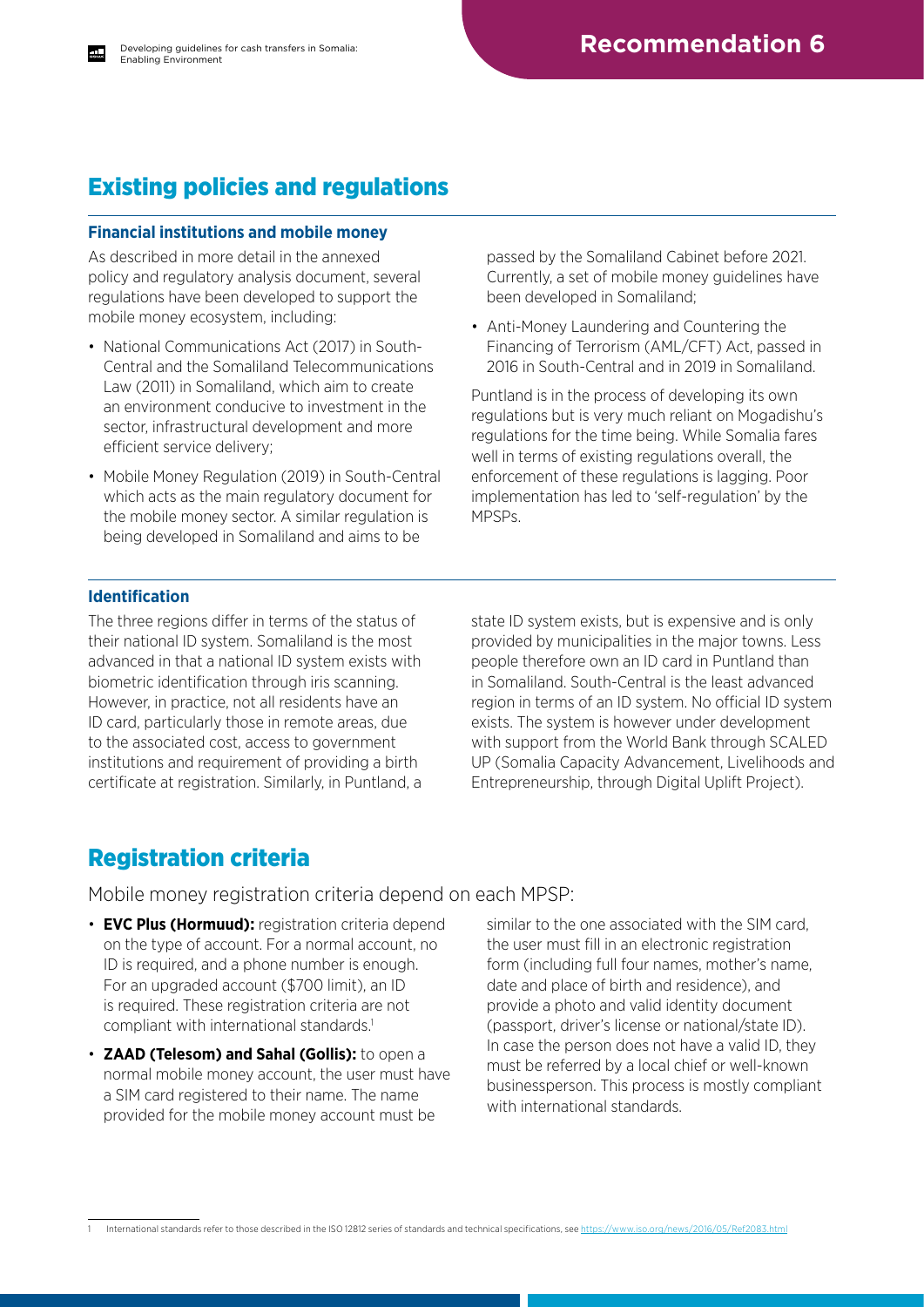## Relationships with the Governments

#### **Between MPSPs and the governments**

The MPSPs in the three regions have very different relationships with the government:

- **Somaliland:** ZAAD has an active relationship with the government. They share reports with the Bank of Somaliland on a regular basis, including subscriber reports and financial reports, and have an open dialogue with them. They also participate in the development of regulations through their participation in validation workshops. It is a consultative process. Their main counterpart is the Bank of Somaliland.
- **South-Central:** Hormuud does not share any information with the government. In the past, they were not involved in the development of policies either. However, this relationship has improved recently as they were invited to provide inputs towards the National Communications Act (2017) and the Mobile Money Regulation (2019). Their main counterpart is the Central Bank of Somalia.
- **Puntland:** There is a very weak relationship

between Gollis and the government. Gollis is not involved in the development of regulations and does not formally share information with the government. However, they are sometimes asked by the Ministry of Telecommunications to share information about their SIM and mobile money users. Contrary to the other two regions, their main counterpart is the Ministry of Telecommunications rather than the Puntland State Bank.

" We have a good relationship with government, more specifically the Ministry of Telecommunications and the Ministry of Commerce. We don't work together for the development of regulations but work together on telecommunications [implementation]." – MPSP, Puntland

#### **Between INGOs/agencies and the governments**

INGOs/agencies are involved with the governments in the development and implementation of safety net programmes, but the governments are not involved in their relationship with MPSPs. In the development of safety net programmes, in Somalia, INGOs/agencies first interact with the government at the Federal level, with the Ministry of Planning, Investment and Economic Development (MoPIED), and the Ministry of Labor and Social Affairs (MoSA). They then negotiate at the state and district levels.

In Somaliland, INGOs'/agencies' counterparts are the Ministry of Planning and Development (MoPD) and the Ministry of Employment, Social Affairs and Family (MESAF). They then negotiate at the municipality level.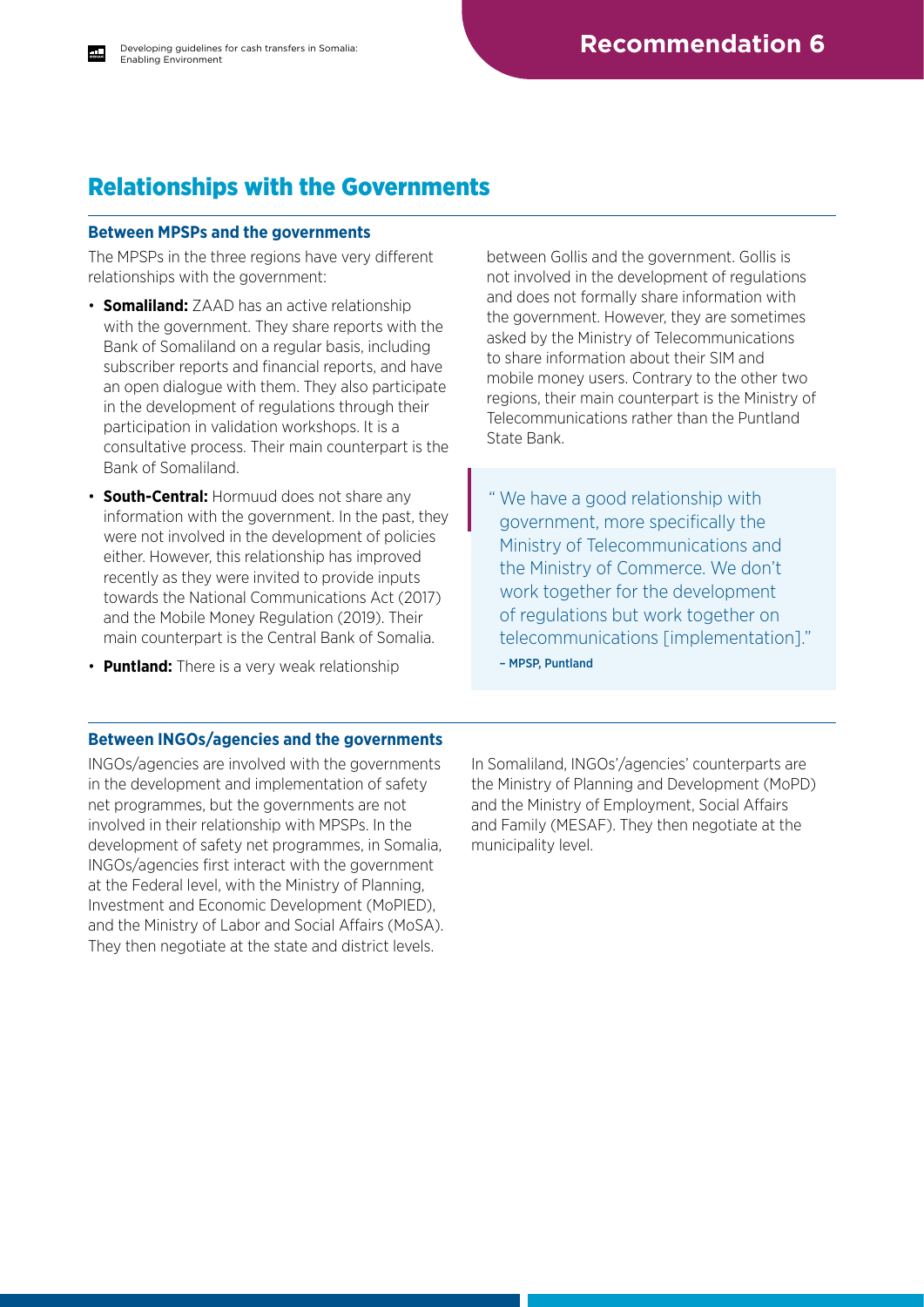## 2 Identified challenges

### **MPSPs**

The three MPSPs from the Hormuud conglomerate share common opinions concerning the level of regulation that surrounds the mobile money landscape. The mobile money space has been largely self-regulated in the past 10 years, which has both advantages and disadvantages. On one hand, the lack of regulations helps their business as it dissuades newcomers from entering the market, leaving the majority of the market share to the conglomerate, and can result in lower fees which benefit the customers. Somalia's mobile money system are some of the few in the world that are free at point of utilisation. A lack of regulation means that customers' rights are not protected so are at the mercy of the private sector and deposited funds are at a higher risk as liquidity rules are not enforced. Allegation of corruption is common, as MPSPs pay money to the local government and non-state actors to facilitate mobile money processes, which are often undocumented.

The three MPSPs have different levels of interest regarding their involvement in the regulatory process. In Somaliland, regulations seem to be changing at the right pace, as new regulations are developed with the emergence of new technologies. ZAAD expressed particular interest in developing regulations related to data and consumer protection, to both protect the consumers and the MPSPs. In South-Central, there is interest in developing more regulation to benefit the private sector, not just the government, as well as implementing the current regulations. MPSPs also had an interest in being more involved in the process of developing regulations. In Puntland, there is very little involvement of MPSPs in regulatory development and no interest on the MPSP side to have more regulations implemented or to be more involved in the process.

" We were working without rules and regulations for the last 10 years. To work in such an environment had its advantages and disadvantages… We want more regulations that benefit the private sector, not just for the government. And these regulations should be consulted with us during their drafting and enacting as well so that we can have our say." – MPSP, South-Central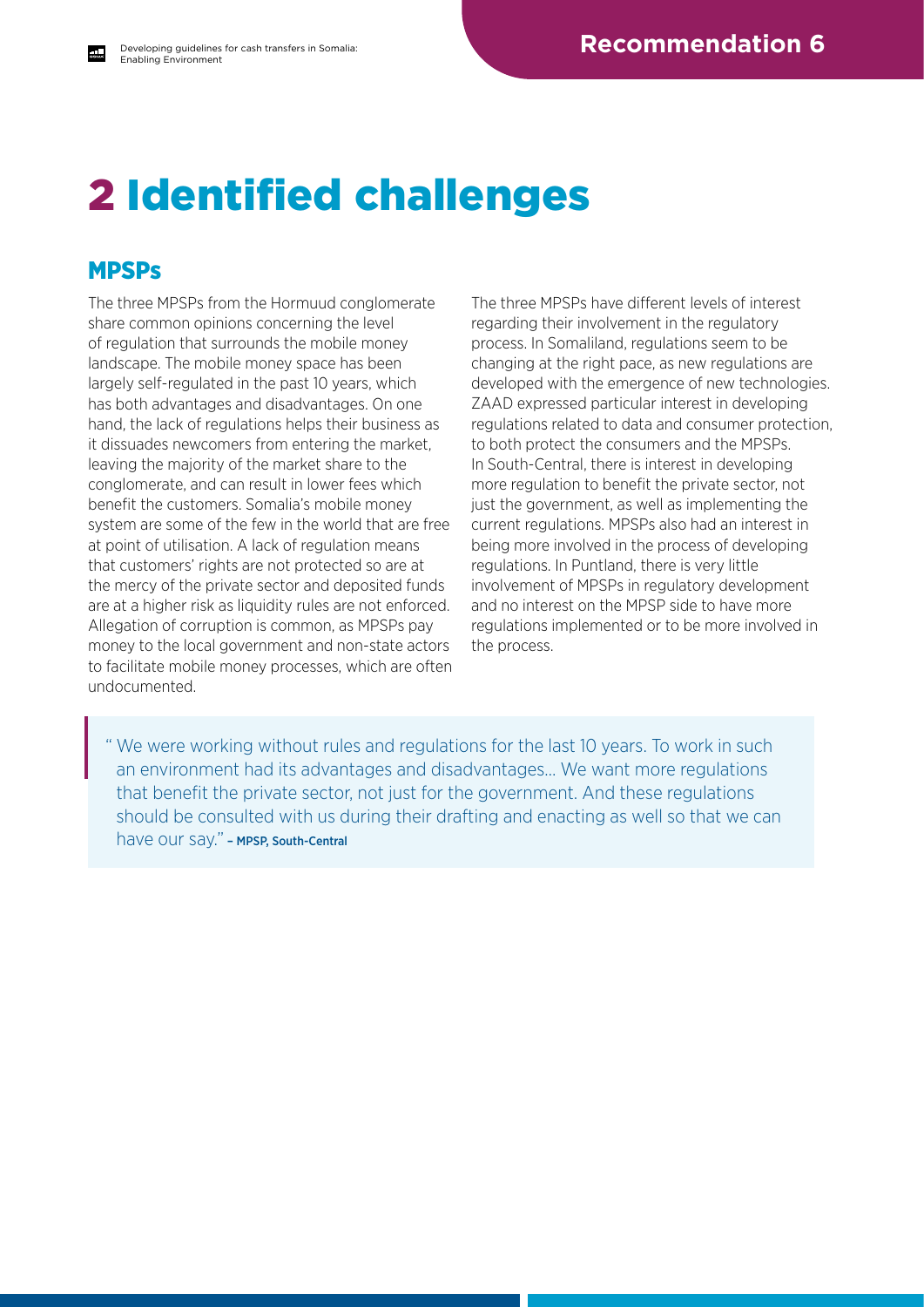## Technology companies

Technology companies could offer solutions towards the improvement of the mobile money cash transfer system, but have cited several challenges which have stopped them from investing in Somalia so far:

- **Instability:** instability would render market entry difficult for any type of business, whether referring to insecurity or political instability.
- **Poor business environment:** the business environment in Somalia is not conducive for new market entrants from any sector. The weak regulatory framework and lack of implementation leads to corruption, which is difficult for new entrants. Insurance is very difficult to obtain for businesses.
- **Lack of financial service regulations:** the regulatory framework is not well defined, leading to potential money laundering and foul play.
- **Lack of KYC checks:** when creating APIs and portals, technology companies need to sign data protection contracts with MPSPs. There is a need for high KYC requirements and regulations, which is not currently the case in Somalia.
- **Centralised system:** there is a perception that the Central Bank of Somalia has control over how mobile money works and is particularly involved in the process in Somalia.
- Potential new entrants cite the involvement of the government in setting up their business as a challenge.
- **Immaturity of infrastructure:** technical challenges of the telecommunications ecosystem.
- **Lack of customer interest:** none of the INGOs/ agencies the technology companies work with have shown any interest in using their services in Somalia.

" We do not work in Somalia because there are technical challenges in bringing together Somalia's telecommunications ecosystem, the regulatory framework is not clearly defined, infrastructure is not mature, there is political instability and potential for money laundering. Additionally, there are instabilities, which is difficult for any business." – Technology firm, Nairobi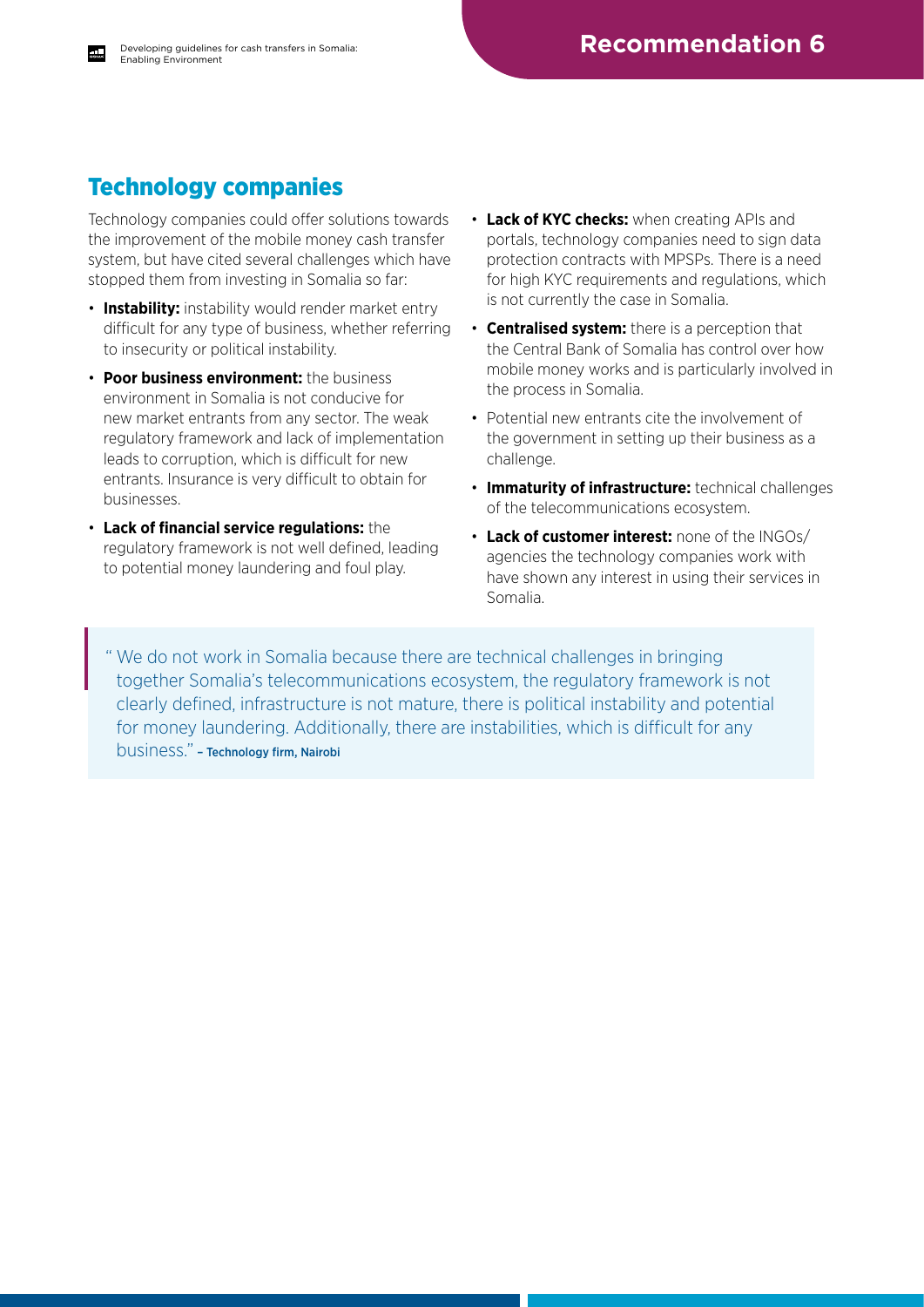## INGOs/Agencies

INGOs/agencies cited the uniqueness of the Somali context. Technology innovation is fast paced, which offers a lot of opportunities. However, INGOs/ agencies perceive there are many challenges associated with the environment, namely the largely self-regulatory space and the lack of a national ID system. Authentication, receipt verification and systemic risks were the main challenges shared by

INGOs/agencies. INGOs/agencies have expressed the lack of leadership of the government as a challenge. The space is very much self-regulated by the MPSPs, rather than being led by the government. INGOs/agencies also cited inconsistencies within the Federal government, and also between the different levels of government.

" The federalist structure of Somalia makes programming and discussions with the government difficult. First, we discuss with the Federal Government, then they discuss with the district levels. … State level also has its own complications because there are frictions between the federal and the States levels." - INGO/agency

INGOs/agencies also complained about rash decisions made on the side of the government. A particular example was cited whereby the Government of Somaliland decided to pass a law to tax all cash transfers. This issue was resolved with

the help of the Cash Working Group. However, they would like to limit these rash decisions and create a more consultative process when it comes to cash transfers.

" Often there are challenges with the government as they impose rules from one day to the next." – INGO/agency

## 3 Potential solutions

The governments could provide support to the mobile money cash transfer process in Somalia by taking steps towards facilitating the business environment in broad terms, but also by developing regulations associated with particular components of the process. In the broader sense, the governments could work on clarifying and implementing existing regulations, update regulatory guidance to address issues created by these disruptive innovations as well as developing policies and regulations to enable more conducive business environments overall. In the more targeted sense, the governments could work towards developing and implementing regulations related to identification, data and consumer protection, and financial stability.